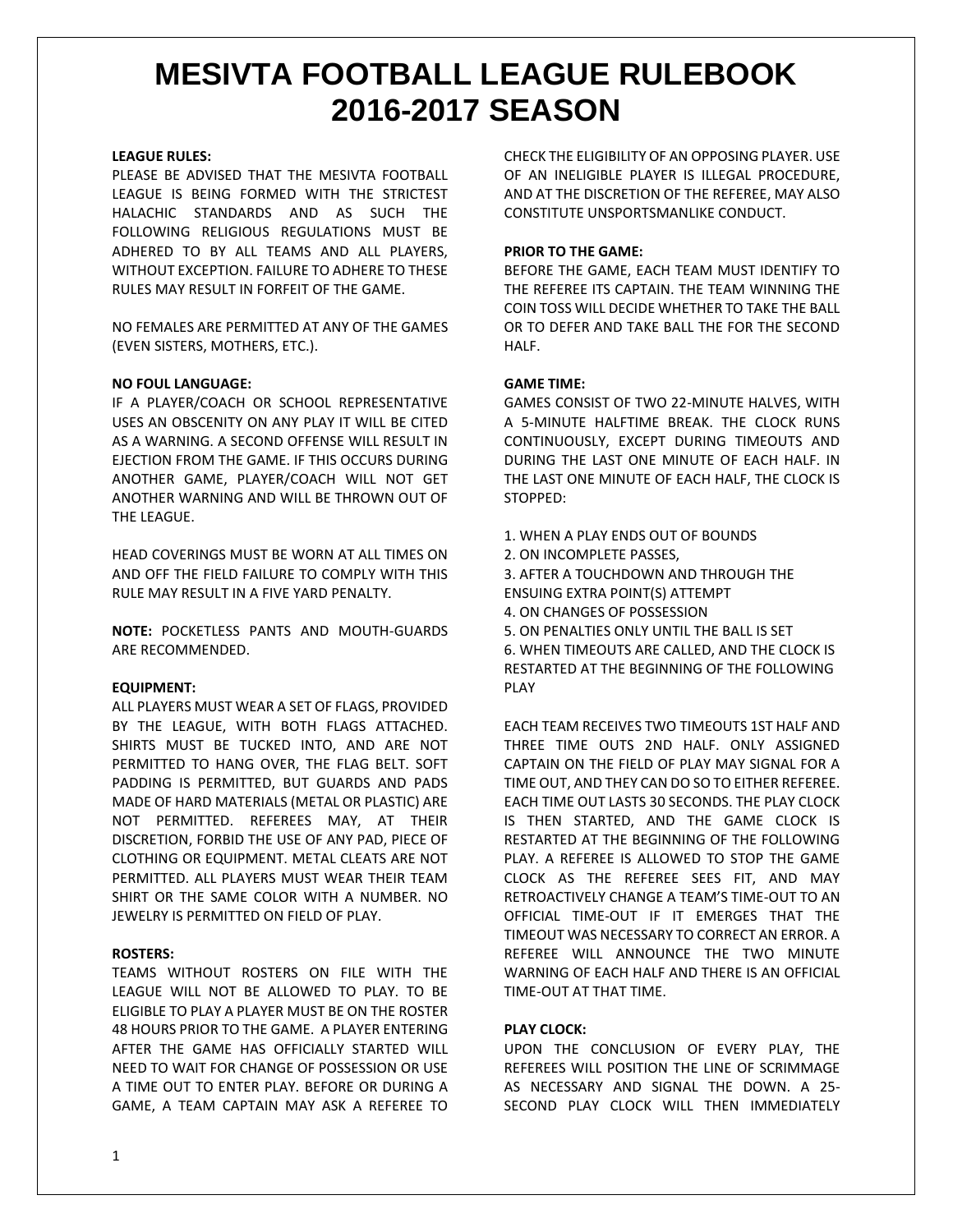BEGIN. THE OFFENSE IS RESPONSIBLE FOR RETRIEVING THE BALL AND THE LINE OF SCRIMMAGE MARKER IN TIME FOR THE NEXT PLAY. IF PLAY DOES NOT BEGIN WITHIN THE 25 SECONDS ALLOWED, A DELAY OF GAME PENALTY WILL BE CALLED. THE LINE REFEREE WILL ANNOUNCE WHEN 10 SECONDS REMAIN ON THE PLAY CLOCK. IN THE LAST 10 MINUTES OF THE GAME, EACH DELAY-OF-GAME PENALTY BEYOND THE FIRST ONE, ON THE SAME DRIVE, WILL RESULT IN LOSS OF DOWN.

# **BEGINNING THE GAME:**

EACH HALF BEGINS FROM THE 10-YARD LINE. EACH TEAM LINING UP WITH 7 PLAYERS. IF A TEAM IS NOT READY AT GAME TIME, FIELDING A MINIMUM OF SIX ELIGIBLE PLAYERS, THE GAME CLOCK WILL START AND THE TEAM PRESENT WILL RECEIVE THE BALL IN BOTH HALVES. IF A TEAM IS NOT READY 15 MINUTES AFTER THE GAME CLOCK HAS STARTED, THE TEAM PRESENT AND READY IS AWARDED A FORFEIT WIN. THE OFFICIAL SCORE OF A FORFEITED GAME IS 17-0.

# **HUDDLES & ENTERING & EXITING THE FIELD:**

TEAMS MUST BE STATIONED ON THE SIDE OF THE FIELD DESIGNATED BY THE REFEREE. ALL PLAYERS MUST ENTER AND EXIT FROM THAT SIDE OF THE FIELD. A TEAM MAY NOT HAVE MORE THAN 7 PLAYERS ON THE FIELD. THERE IS FREE SUBSTITUTION BETWEEN PLAYS. OFFENSIVE SUBSTITUTIONS REQUIRE A HUDDLE. ANY HUDDLE CAN ONLY INCLUDE TEAM PLAYERS, AND ONLY THOSE PLAYERS WHO WILL BE ON THE FIELD FOR THE NEXT PLAY.

#### **BALL USAGE:**

BOTH TEAMS SHOULD BRING THERE OWN BALL! ANY BALL INTRODUCED INTO THE GAME MUST BE OF ADULT SIZE AND APPROVED BY THE REFEREE. ANY BALL USED IN PLAY BECOMES A GAME BALL AND MAY BE USED BY EITHER TEAM. HOWEVER, IF TEAM "A" WISHES TO USE TEAM "B"S BALL, TEAM "A" MUST NOTIFY TEAM "B" 1 PLAY IN ADVANCE OR RISK A DELAY OF GAME PENALTY.

#### **OFFENSIVE SCRIMMAGE:**

THE OFFENSIVE LINE CONSISTS OF A 2 LINEMAN AND A TIGHT END. THE TWO LINEMAN ARE INELIGIBLE. THE 3 PLAYERS MUST BE IN ARMS LENGTH OF EACH OTHER. THE TIGHT END MUST DECLARE HIMSELF TO THE BACK REFEREE. ALL REMAINING OFFENSIVE PLAYERS MAY LINE UP IN ANY TYPE OF FORMATION, ON OR OFF OF THE LINE OF SCRIMMAGE. ALL OFFENSIVE PLAYERS MUST COME TO A SET POSITION, AND AFTER SETTING, MAY NOT MOVE TOWARD THE LINE OF SCRIMMAGE. LATERAL AND BACKWARD MOTION IS PERMITTED AFTER ALL OFFENSIVE PLAYERS HAVE BECOME SET.

## **SNAPS:**

TO BEGIN EACH PLAY, THE BALL MUST BE SNAPPED BETWEEN THE CENTER'S LEGS OR TO THE CENTER'S SIDE. UNLESS THE REFEREE DETERMINES OTHERWISE, THE BALL MUST BE SNAPPED FROM THE GROUND. APART FROM HIS HAND, THE CENTER'S BODY MUST BE ENTIRELY BEHIND THE BALL. THE BALL IS CONSIDERED SNAPPED WHEN THE CENTER, IN A SET POSITION, LIFTS THE BALL FROM THE GROUND. AT THAT POINT, THE COUNT OF 3 BEGINS.

### **FIRST DOWNS:**

FIRST DOWNS ARE AWARDED EVERY 20 YARDS.

# **PUNTS:**

ON TEAM'S TERRITORY A PUNT IS 30 YARDS. ON OPPONENTS TERRITOTY A PUNT IS 15 YARDS.

#### **DEFENSIVE RUSH:**

DEFENSIVE PLAYERS MAY NOT CROSS THE LINE OF SCRIMMAGE, NOR BEGIN UNINTERRUPTED FORWARD MOTION THAT CULMINATES IN CROSSING THE LINE OF SCRIMMAGE, EXCEPT:

1. AFTER THE COMPLETION OF THE LINE REFEREE'S THREE-COUNT

2. AFTER THE QUARTERBACK (THE PLAYER RECEIVING THE SNAP) RELEASES THE BALL. PLAYERS MAY THEN CROSS THE LINE OF SCRIMMAGE IMMEDIATELY, REGARDLESS OF WHEN THEY BEGAN FORWARD MOTION.

3. THE DEFENSE MAY BLITZ ONCE PER SET OF DOWNS. THE DEFENSE IS NOT REQUIRED TO ANNOUNCE THE BLITZ. THE REFEREE WILL AUTOMATICALLY COUNT AN EARLY RUSH AS A BLITZ IF IT IS AVAILABLE AND, AFTER THE PLAY, WILL ANNOUNCE THAT THE BLITZ HAS BEEN BURNED.

4. ON A SNAP IF THE BALL HITS THE GROUND THE PLAY IS DEAD AND THE BALL IS PLACED WHERE THE BALL HIT GROUND. SHOULD A REFEREE FORGET TO ANNOUNCE THE THREE-COUNT, THE PLAY MUST BE REPLAYED.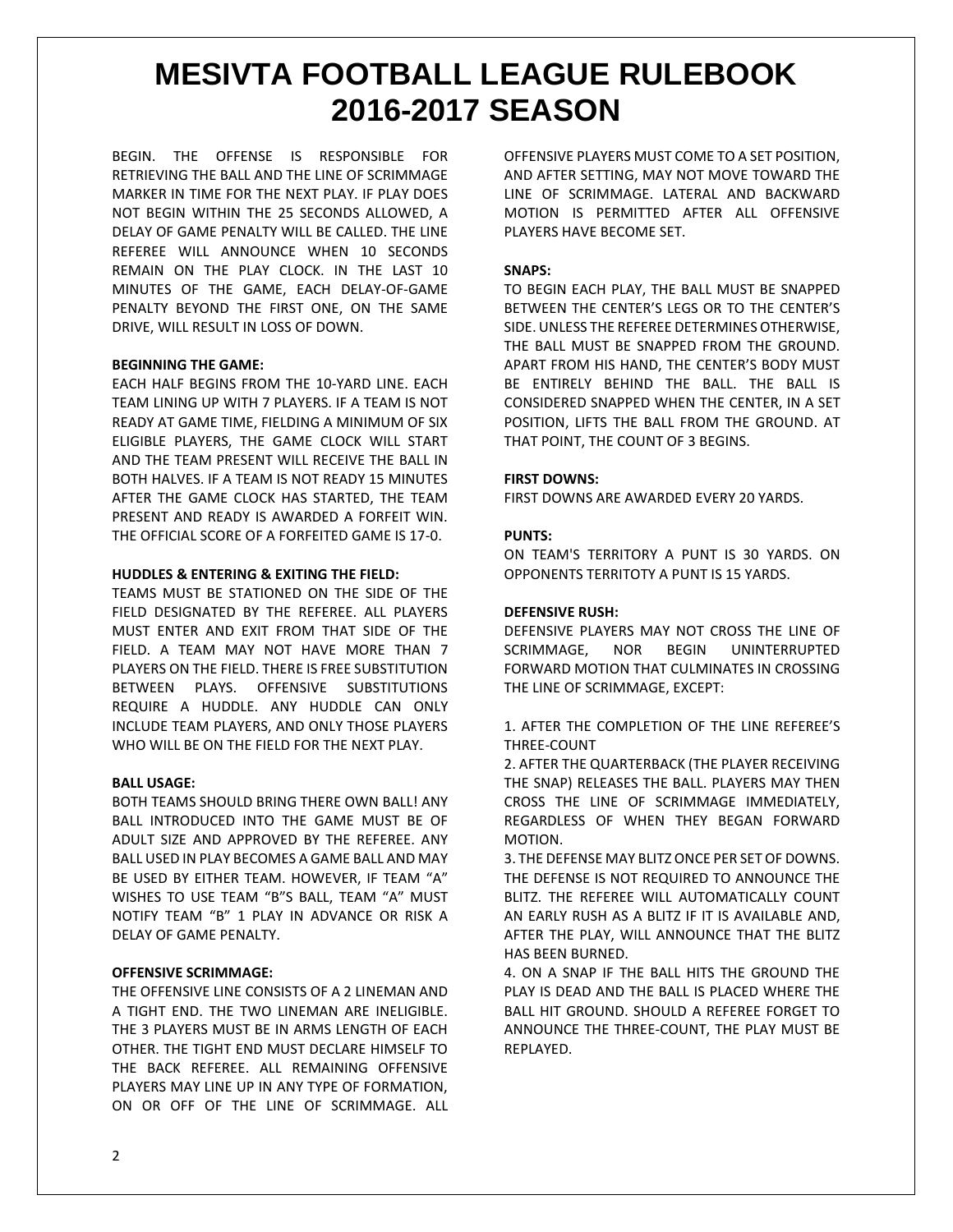#### **OFFSIDES:**

THE FOLLOWING ARE FALSE STARTS:

1. AN OFFENSIVE PLAYER WHO IS BEYOND THE LINE OF SCRIMMAGE WHEN THE BALL IS SNAPPED 2. AN OFFENSIVE PLAYER WHO MOVES FORWARD AFTER HAVING COME TO A SET POSITION AND BEFORE THE SNAP, REGARDLESS OF WHETHER HE HAS PASSED THE LINE OF SCRIMMAGE.

3. A CENTER WHO COMES TO A SET POSITION AND THEN LIFTS THE BALL AND REPLACES IT ON THE GROUND.

A FALSE START BY THE OFFENSE WILL IMMEDIATELY BE CALLED, WITH NO PLAY ALLOWED TO OCCUR. IF A DEFENSIVE PLAYER IS OFFSIDES WHEN THE BALL IS SNAPPED, A PENALTY FLAG WILL BE THROWN, BUT PLAY WILL PROCEED, EXCEPT IF THE DEFENSIVE PLAYER CROSSES THE LINE OF SCRIMMAGE AND INITIATES CONTACT WITH AN OFFENSIVE PLAYER OR DRAWS AN OFFENSIVE PLAYER OFFSIDES. IN SUCH CASES, OFFSIDES WILL BE CALLED IMMEDIATELY, AND NO PLAY WILL BE ALLOWED TO OCCUR. A DEFENSIVE PLAYER MAY RECTIFY A POTENTIAL OFFSIDES SITUATION BY RETURNING ON SIDES BEFORE THE BALL IS SNAPPED.

**NOTE:** WHILE REFEREES TRY, WHERE FEASIBLE, TO WARN PLAYERS THAT THEY ARE SET UP OFFSIDES BEFORE THE SNAP, OFFSIDES IS SOLELY THE RESPONSIBILITY OF THE PLAYER.

## **BLOCKING:**

BLOCKING IS ALLOWED UNDER THE FOLLOWING CONDITIONS:

1. A BLOCK MUST BE DELIVERED WITH EITHER ARMS OR OPEN HANDS.

2. PLAYERS MAY ONLY PUSH WITH THE HANDS AND MAY NOT GRAB AN OPPONENT.

3. A BLOCK BY ANY PLAYER MUST BE ABOVE THE WAIST AND MAY NOT BE INITIATED FROM BEHIND THE PLAYER BEING BLOCKED. FOR THE PURPOSE OF THIS RULE, THE FRONT OF A PLAYER IS BOTH THE PLAYER'S CHEST AND THE DIRECTION IN WHICH THE PLAYER IS INTENTIONALLY MOVING AT THE TIME OF THE BLOCK.

THE FOLLOWING BLOCKS ARE ILLEGAL:

1. ANY SWINGING FOREARM BLOW OR PUNCH 2. A BLOCK WITH ANY PART OF THE LEGS OR HEAD 3. A BLOCK BELOW THE WAIST OR TO THE BACK OR SIDES

4. A BLOCK THAT INCLUDES GRABBING OR HOLDING OF ANY KIND

5. OFFENSIVE RECEIVERS BLOCKING FOR ONE ANOTHER (I.E. ANY KIND OF MOVING PICK) BEFORE A PASS IS CAUGHT

6. TACKLING OF ANY SORT

7. A BLOCK THROWN WHILE NOT FACING THE OPPONENT

THE ABOVE BLOCKING RULES APPLY TO BOTH OFFENSIVE AND DEFENSIVE PLAYERS, ON EVERY PLAY AND REGARDLESS OF THE LOCATION OF THE PLAYERS IN RELATION TO THE LINE OF SCRIMMAGE.

NO CONTACT MAY BE INITIATED OVER FIVE YARDS BEYOND THE LINE OF SCRIMMAGE BY EITHER SIDE, NOR MAY THE VISIBILITY OF AN AIRBORNE BALL BE INTENTIONALLY SCREENED, UNLESS:

1. THE BALL HAS BEEN CARRIED OR CAUGHT BEYOND THE LINE OF SCRIMMAGE, OR

2. THE CONTACT IS ENTIRELY INCIDENTAL TO THE PURSUIT OF THE BALL-CARRIER OR OF A BALL WHICH IS NOT IN A PLAYER'S POSSESSION.

PLAYERS MAY "BUMP" OPPONENTS ONCE WITHIN FIVE YARDS OF THE LINE OF SCRIMMAGE. THE SAME RECEIVER MAY BE "BUMP" BY TWO OR MORE DEFENDERS. THE PLAYER MAY USE ANY LEGAL BLOCK, WITH THE FOLLOWING QUALIFICATIONS:

1. A PLAYER MAY INITIATE AND MAINTAIN CONTINUOUS UNBROKEN CONTACT WITH THE OPPONENT, AS LONG AS THE OPPONENT IS WITHIN FIVE YARDS OF THE LINE OF SCRIMMAGE. HOWEVER, THROWING MORE THAN ONE BLOCK, WHILE NOT MAINTAINING CONTINUOUS UNBROKEN CONTACT, IS NOT LEGAL EVEN WITHIN FIVE YARDS OF THE LINE OF SCRIMMAGE.

2. EVEN WITHIN FIVE YARDS OF THE LINE OF SCRIMMAGE A DEFENDER MAY NOT INITIATE A BLOCK AS A RECEIVER RUNS PAST HIM.

PROTECTING THE FLAG: THE BALL-CARRIER IS NOT ALLOWED TO USE ANY PART OF HIS BODY, NOR THE BALL ITSELF, TO BLOCK FOR HIMSELF.

HE MAY NOT BLOCK AN OPPONENT'S HANDS IN ORDER TO PREVENT AN OPPONENT FROM PULLING A FLAG. ANY OF THESE ACTIONS, IF INTENDED ONLY TO PREVENT PULLING THE FLAG, IS PROTECTING THE FLAG. ANY USE OF THE ARMS OR HANDS BY THE OFFENSIVE BALL CARRIER RESULTS IN THE END OF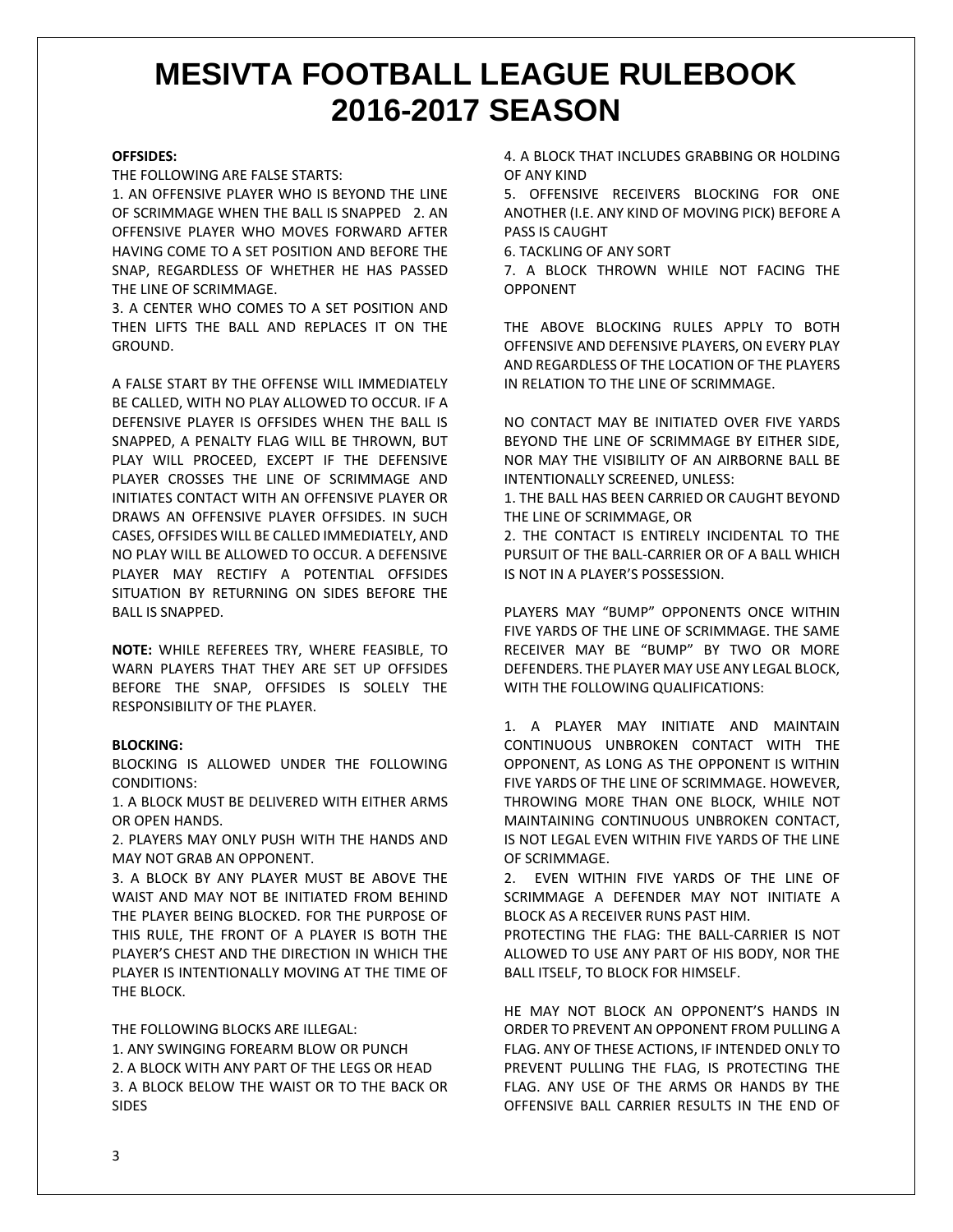THE PLAY AND THE BALL WILL BE PLACED AT THE SPOT OF THE FOUL. SPINNING IS ALLOWED BY THE BALL CARRIER.

# **PASSING:**

THE OFFENSIVE TEAM MAY THROW ONE FORWARD PASS PER PLAY. ANY RECEIVER WHO STEPS OUT OF BOUNDS, EVEN IF DUE TO AN ILLEGAL BLOCK, IS INELIGIBLE. SHOULD AN INELIGIBLE RECEIVER BE THE FIRST TO TOUCH AN AIRBORNE PASS, THE PLAY IS DEAD. SUCH A PLAYER MAY TOUCH, AND TAKE POSSESSION, OF THE BALL AFTER IT HAS BEEN TOUCHED BY ANY OTHER PLAYER.

AN AIRBORNE RECEIVER WILL BE JUDGED TO HAVE CAUGHT THE BALL IF ANY PART OF THE RECEIVER'S BODY LANDS IN BOUNDS BEFORE ANY PART OF THE RECEIVER'S BODY LANDS OUT OF BOUNDS, OR IF THE RECEIVER LANDS OUT OF BOUNDS ONLY AS A RESULT OF AN OPPONENT'S PUSH.

## **INTENTIONAL GROUNDING:**

INTENTIONAL GROUNDING WILL BE CALLED IF THE OFFENSIVE TEAM, IN ORDER TO AVOID A SACK, ATTEMPTS A PASS THAT DOES NOT REACH THE LINE OF SCRIMMAGE AND WHICH IS NOT INTENDED FOR, OR PLAYABLE BY, AN OFFENSIVE ELIGIBLE RECEIVER. QUICK SPIKES ARE LEGAL PROVIDED THEY ARE INTENDED, IN THE REFEREE'S JUDGMENT, TO STOP THE CLOCK, AND NOT TO AVOID A SACK.

#### **RUNNING IN THE RED ZONE:**

IF THE LINE OF SCRIMMAGE IS 10 YARDS OR LESS FROM THE OFFENSIVE TEAM'S END ZONE, THE BALL-CARRIER MAY NOT CROSS THE LINE OF SCRIMMAGE EXCEPT AFTER A FORWARD PASS (OR IF A LATERAL HAS BEEN INTERCEPTED BY THE DEFENSE).

#### **PULLING OFF THE FLAG:**

IF A PLAYER HAS POSSESSION OF THE BALL, AND IS NOT PROPERLY WEARING TWO FLAGS, DUE TO AN OPPONENT'S PULL OR ANY OTHER REASON - WITH THE EXCEPTION OF A FLAG HAVING BEEN PULLED BY AN OPPONENT WHILE THE PLAYER DID NOT HAVE POSSESSION OF THE BALL - THE PLAY IS RULED DEAD. THE DEFENDER MUST THEN STAND AT THE SPOT WHERE THE FLAG WAS PULLED AND RETURN THE FLAG. THE REFEREE WILL JUDGE WHERE THE BALL WAS WHEN THE PLAY BECAME DEAD, AND THE BALL WILL BE MARKED AT THAT SPOT.

#### **FALLEN BALL-CARRIER:**

IF A BALL-CARRIER IS ON THE GROUND, THE PLAY IS RULED DEAD WHEN THE PLAYER IS TOUCHED BY ONE HAND, OR WHEN THE REFEREE CALLS THE PLAY DEAD TO PREVENT INJURY.

## **FALLEN FLAGS:**

IF ONE OR BOTH FLAGS OF THE BALL-CARRIER FALL OFF BY ACCIDENT BEFORE HE HAS CONTROL OF THE BALL. IF ONE OR BOTH FLAGS OF THE BALL-CARRIER HAVE FALLEN OFF BY ACCIDENT AFTER ESTABLISHING CONTROL, DEFENSE WILL NEED TO MAKE ANY TYPE OF CONTACT.

## **ILLEGALLY PULLED FLAGS:**

IF, WHILE A PLAYER DOES NOT HAVE POSSESSION OF THE BALL, ONE FLAG HAS BEEN PULLED OFF BY A DEFENDER, PLAY WILL BE ALLOWED TO CONTINUE, AND THE DEFENSE MUST PULL THE LONE REMAINING FLAG IN ORDER TO STOP PLAY. IF THE LONE REMAINING FLAG FALLS OFF ACCIDENTALLY, PLAY WILL BE CALLED DEAD. IF BOTH FLAGS HAVE BEEN PULLED OFF BY THE DEFENSE WHILE A PLAYER DOES NOT HAVE POSSESSION OF THE BALL, PLAY WILL BE CALLED DEAD WHEN POSSESSION IS ESTABLISHED AND THE OFFENSE WILL BE AWARDED 5 YARDS FROM WHERE THE PLAY WAS RULED DEAD AND AN AUTOMATIC FIRST DOWN. INTENTIONALLY PULLING A FLAG OF A PLAYER WHO IS NOT THE BALL-CARRIER IS UNSPORTSMANLIKE CONDUCT.

# **ROUGHING THE BALL-CARRIER OR PASSER:**

A DEFENSIVE PLAYER MAY NOT INITIATE CONTACT WITH A BALL-CARRIER EXCEPT TO PULL THE BALL-CARRIER'S FLAG(S). IF A DEFENDER IS ATTEMPTING TO BLOCK A PASS AS IT IS BEING RELEASED BY THE PASSER AND, INTENTIONALLY OR DUE TO DISREGARD OF THE PASSER'S BODY, MAKES CONTACT WITH ANY PART OF THE PASSER'S BODY, IT IS ROUGHING THE PASSER.

# **DIVING:**

NONE

# **FUMBLES:**

A FUMBLE IS A DEAD BALL WHEN IT HITS THE GROUND.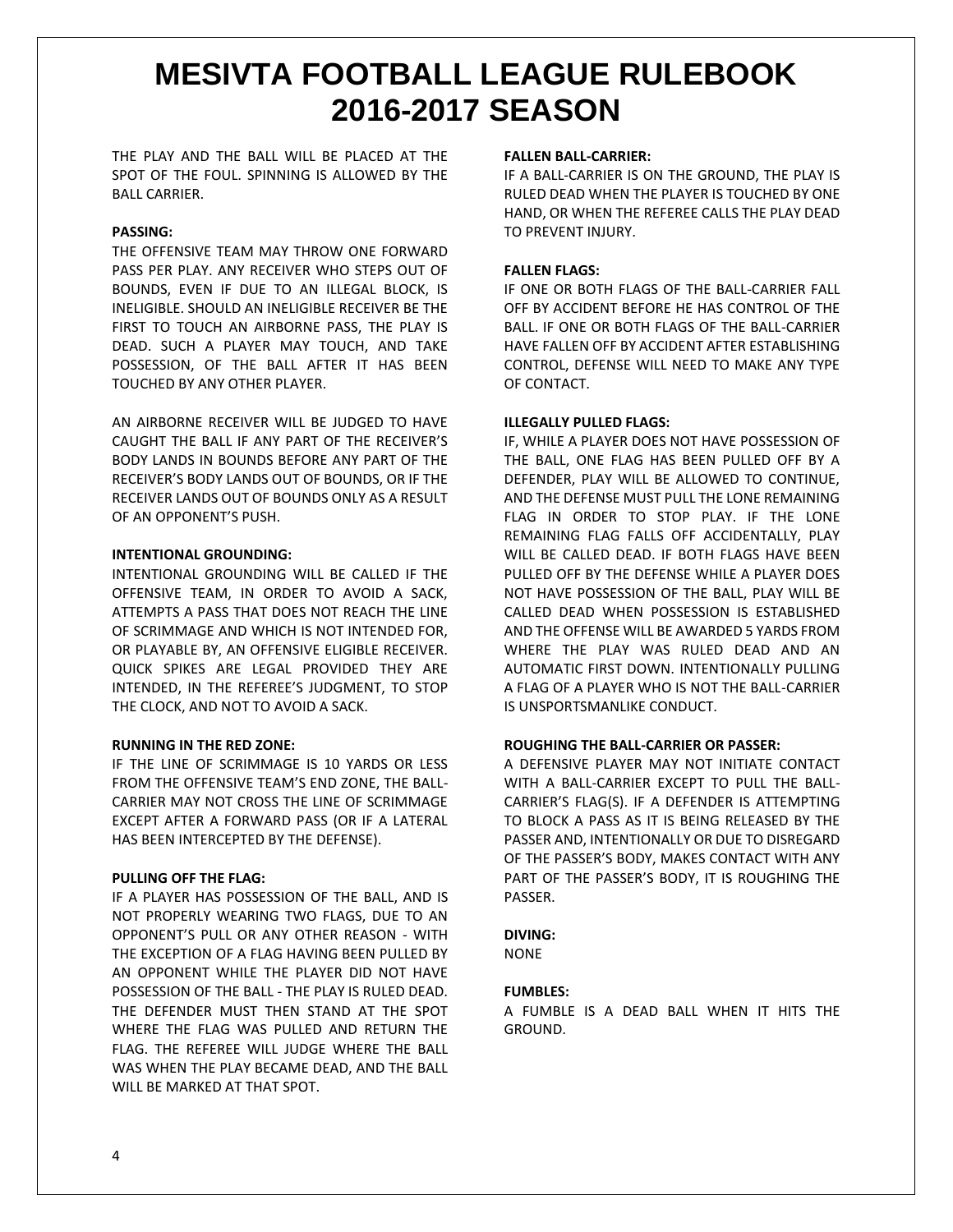## **PLAYOFFS:**

TO BE ELIGIBLE IN POSTSEASON, A PLAYER NEEDS TO PLAY IN AT LEAST 3 GAMES FOR THAT TEAM, AND DID NOT PLAY ON ANY OTHER TEAM.

# **SCORING:**

A TOUCHDOWN IS WORTH 6 POINTS.

A TOUCHDOWN IS FOLLOWED BY A POINT AFTER TOUCHDOWN ATTEMPT EVEN IF THERE IS NO TIME LEFT ON THE CLOCK (BUT NOT IF THE SCORING TEAM LEADS BY 17 POINTS OR MORE, BEYOND THE ONE-MINUTE WARNING IN THE SECOND HALF). THE SCORING TEAM CHOOSES TO ATTEMPT THE PAT FROM EITHER THE 5- OR 10- YARD LINE, FOR 1 0R 2 POINTS, RESPECTIVELY. SHOULD THE DEFENSE GAIN CONTROL OF THE BALL ON A PAT ATTEMPT AND RUN IT BACK TO THEIR ENDZONE, THEY ARE AWARDED THE APPROPRIATE 1,2 OR 3 POINTS. ANY PENALTY IMMEDIATELY ENDS THE PAT ATTEMPT. IF THE PENALTY IS AGAINST THE TEAM WITHOUT THE BALL, THE TEAM WITH THE BALL IS AWARDED THE POINTS. AFTER THE PAT ATTEMPT, THE TEAM WHICH SURRENDERED THE TOUCHDOWN BEGINS THEIR NEXT DRIVE ON THE 20-YARD LINE.

A SAFETY IS WORTH 2 POINTS. AFTER A SAFETY, THE TEAM WHICH SCORED THE SAFETY BEGINS THEIR NEXT DRIVE ON THE 30-YARD LINE.

#### **PENALTIES:**

REFEREES WILL CALL ALL PLAYS AS THEY SEE THEM. THE FOLLOWING IS A LIST OF FOULS AND THEIR ASSESSED PENALTIES:

#### **OFFENSIVE PENALTIES:**

1. OFFSIDES/FALSE START: NO PLAY, 5 YARDS HOLDING: 5 YARDS OR TAKE THE PLAY 2. TRIPPING: 5 YARDS OR TAKE THE PLAY 3. ILLEGAL BLOCK BEFORE BALL-CARRIER CROSSES LINE OF SCRIMMAGE: 5 YARDS OR TAKE THE PLAY. 4. ILLEGAL BLOCK AFTER BALL-CARRIER CROSSES LINE OF SCRIMMAGE: 5 YARDS FROM SPOT OF BALL AT TIME OF FOUL, AND THE PLAY COUNTS. 5. PASS INTERFERENCE: 5 YARDS OR TAKE THE PLAY

DELAY OF GAME: 5 YARDS; IN THE LAST 10 MINUTES OF THE GAME, TWO DELAY-OF-GAME PENALTIES ON THE SAME DRIVE (AND ONE SUCH PENALTY ON EACH SUBSEQUENT DRIVE BY THAT TEAM) WILL RESULT IN LOSS OF DOWN.

6. TOO MANY PLAYERS ON THE FIELD: 5 YARDS OR

TAKE THE PLAY.

7. INTENTIONAL GROUNDING: 5 YARDS AND LOSS OF DOWN (OR A SAFETY IF THE INTENTIONAL GROUNDING IS COMMITTED FROM INSIDE THE END ZONE)

8. PERSONAL FOUL (INCLUDING UNNECESSARY ROUGHNESS): 15 YARDS FROM POINT OF FOUL, AND AUTOMATIC FIRST DOWN. A PLAYER COMMITTING TWO PERSONAL FOULS IN ONE GAME WILL BE EJECTED FOR THE REMAINDER OF THE GAME AND SUSPENDED FOR THE TEAM'S NEXT GAME.

\*EXCESSIVE CELEBRATION WILL BE 15 YARD PENALTY ON ANY PLAY.

GUARDING THE FLAG: PLAY IS DEAD PLUS 5-YARD PENALTY FROM POINT OF FOUL.

#### **DEFENSIVE PENALTIES:**

OFFSIDES: 5 YARDS OR TAKE THE PLAY

1. INTENTIONAL OFFSIDES WILL RESULT IN A 15 YARD PENALTY AS PER REFEREE DISCRETIONS.

2. THERE MUST BE 3 LINEMEN SET UP WITHIN ARMS LENGTH OR EACH OTHER.

3. ILLEGAL BLOCK BEFORE BALL CROSSES LINE OF SCRIMMAGE: 5 YARDS OR TAKE THE PLAY.

4. ILLEGAL BLOCK WITH BALL DOWNFIELD: 5 YARDS FROM LINE OF SCRIMMAGE AND REPEAT THE DOWN, OR 5 YARDS FROM POINT OF FOUL, AND PLAY STANDS.

5. INTENTIONALLY PUSHING BALL CARRIER OUT OF BOUNDS: 5 YARDS FROM POINT OF FOUL, AND AUTOMATIC FIRST DOWN.

6. ILLEGALLY PULLING BOTH FLAGS OF PLAYER BEFORE HE BECOMES BALL CARRIER: 5 YARDS FROM POINT OF FOUL, AND AUTOMATIC FIRST DOWN.

7. PASS INTERFERENCE: BALL SPOTTED AT POINT OF FOUL, AND AUTOMATIC FIRST DOWN.

8. PASS INTERFERENCE IN END ZONE: LINE OF SCRIMMAGE OUTSIDE 5-YARD LINE – BALL SPOTTED AT 5-YARD LINE AND AUTOMATIC FIRST DOWN; LINE OF SCRIMMAGE AT OR WITHIN 5-YARD LINE – HALF THE DISTANCE TO THE GOAL AND AUTOMATIC FIRST DOWN.

9. TOO MANY PLAYERS ON THE FIELD: 5 YARDS OR TAKE THE PLAY

10. PERSONAL FOUL (INCLUDING UNNECESSARY ROUGHNESS): 15 YARDS FROM THE END OF THE PLAY AND AN AUTOMATIC FIRST DOWN

11. ILLEGAL USE OF THE HANDS: 5 YARDS FROM LINE OF SCRIMMAGE AND REPLAY THE DOWN OR TAKE THE PLAY

12. ROUGHING THE QUARTERBACK/PUNTER: 15